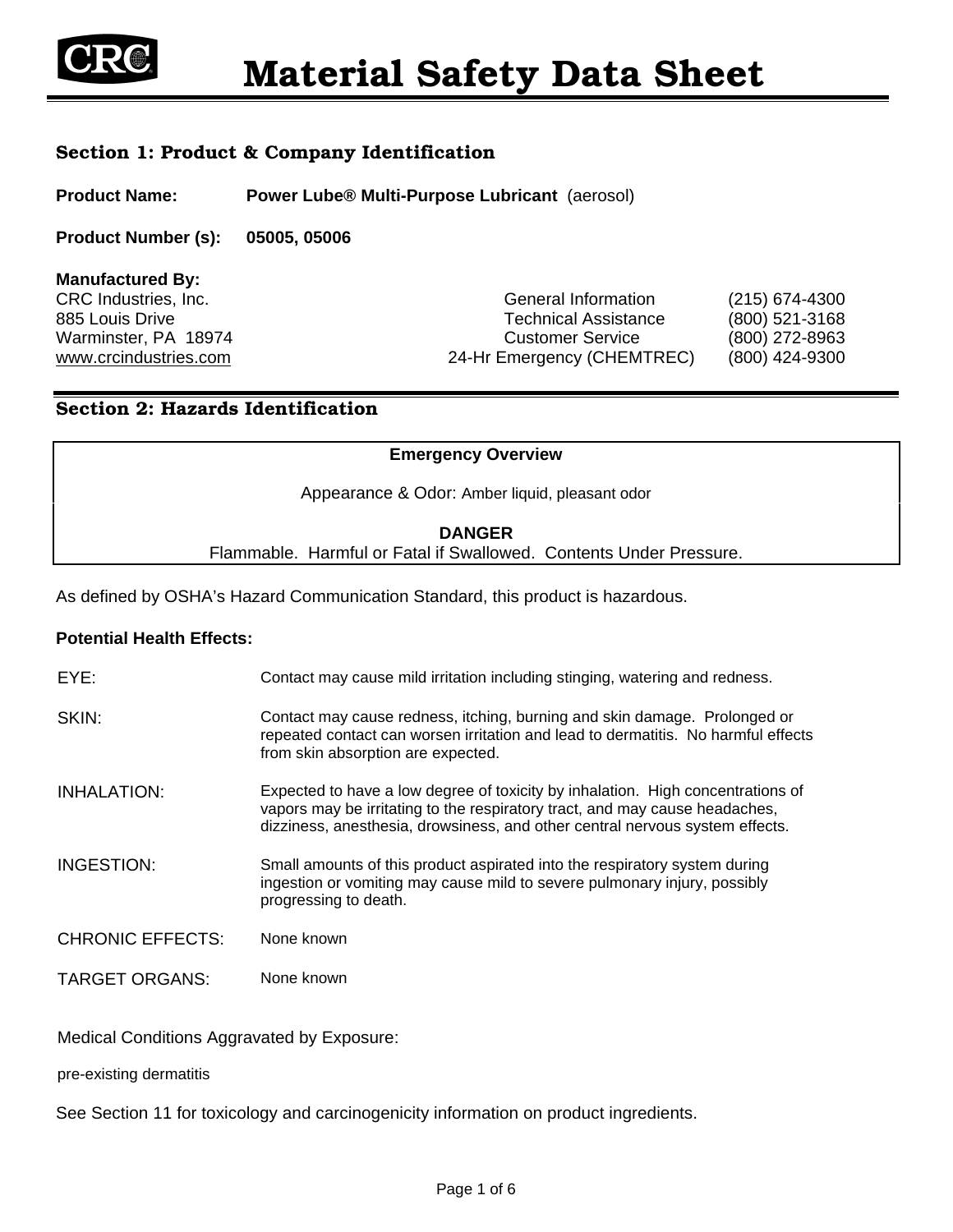# Section 3: Composition/Information on Ingredients

| <b>COMPONENT</b>                             | <b>CAS NUMBER</b> | % by Wt.  |
|----------------------------------------------|-------------------|-----------|
| Hydrotreated light distillates               | 64742-47-8        | $65 - 75$ |
| Solvent-refined heavy paraffinic distillates | 64741-88-4        | $15 - 25$ |
| Inhibitor blend                              | proprietary       | $5 - 15$  |
| Carbon dioxide                               | 124-28-9          | 1 - 5     |

## Section 4: First Aid Measures

| Eye Contact:         | Immediately flush with plenty of water for 15 minutes. Call a physician if irritation persists.                                                                  |
|----------------------|------------------------------------------------------------------------------------------------------------------------------------------------------------------|
| <b>Skin Contact:</b> | Remove contaminated clothing and wash affected area with soap and water. Call a physician<br>if irritation persists. Wash contaminated clothing prior to re-use. |
| Inhalation:          | Remove person to fresh air. Keep person calm. If not breathing, give artificial respiration. If<br>breathing is difficult give oxygen. Call a physician.         |
| Ingestion:           | If swallowed, do NOT induce vomiting. Keep at rest. Get prompt medical attention.                                                                                |
| Note to Physicians:  | This product is an aspiration hazard.                                                                                                                            |

# Section 5: Fire-Fighting Measures

| <b>Flammable Properties:</b>                     | This product is flammable in accordance with aerosol flammability definitions<br>$(16$ CFR $1500.3(c)(6)$ ).                                                                                                                                                                                                                                        |                                                         |            |  |  |
|--------------------------------------------------|-----------------------------------------------------------------------------------------------------------------------------------------------------------------------------------------------------------------------------------------------------------------------------------------------------------------------------------------------------|---------------------------------------------------------|------------|--|--|
| Flash Point:<br><b>Autoignition Temperature:</b> | 165 F (TCC)<br>ND.                                                                                                                                                                                                                                                                                                                                  | <b>Upper Explosive Limit:</b><br>Lower Explosive Limit: | 5.0<br>0.7 |  |  |
| Suitable Extinguishing Media:                    | Foam, dry chemical, carbon dioxide or water spray.                                                                                                                                                                                                                                                                                                  |                                                         |            |  |  |
| Products of Combustion:                          | Oxides of carbon                                                                                                                                                                                                                                                                                                                                    |                                                         |            |  |  |
| Protection of Fire-Fighters:                     | Firefighters should wear self-contained, NIOSH-approved breathing apparatus for<br>protection against suffocation and possible toxic decomposition products. Proper eye<br>and skin protection should be provided. Use water spray to keep fire-exposed<br>containers cool and to knock down vapors which may result from product<br>decomposition. |                                                         |            |  |  |

## Section 6: Accidental Release Measures

Personal Precautions: Use personal protection recommended in Section 8.

Environmental Precautions: Take precautions to prevent contamination of ground and surface waters. Do not flush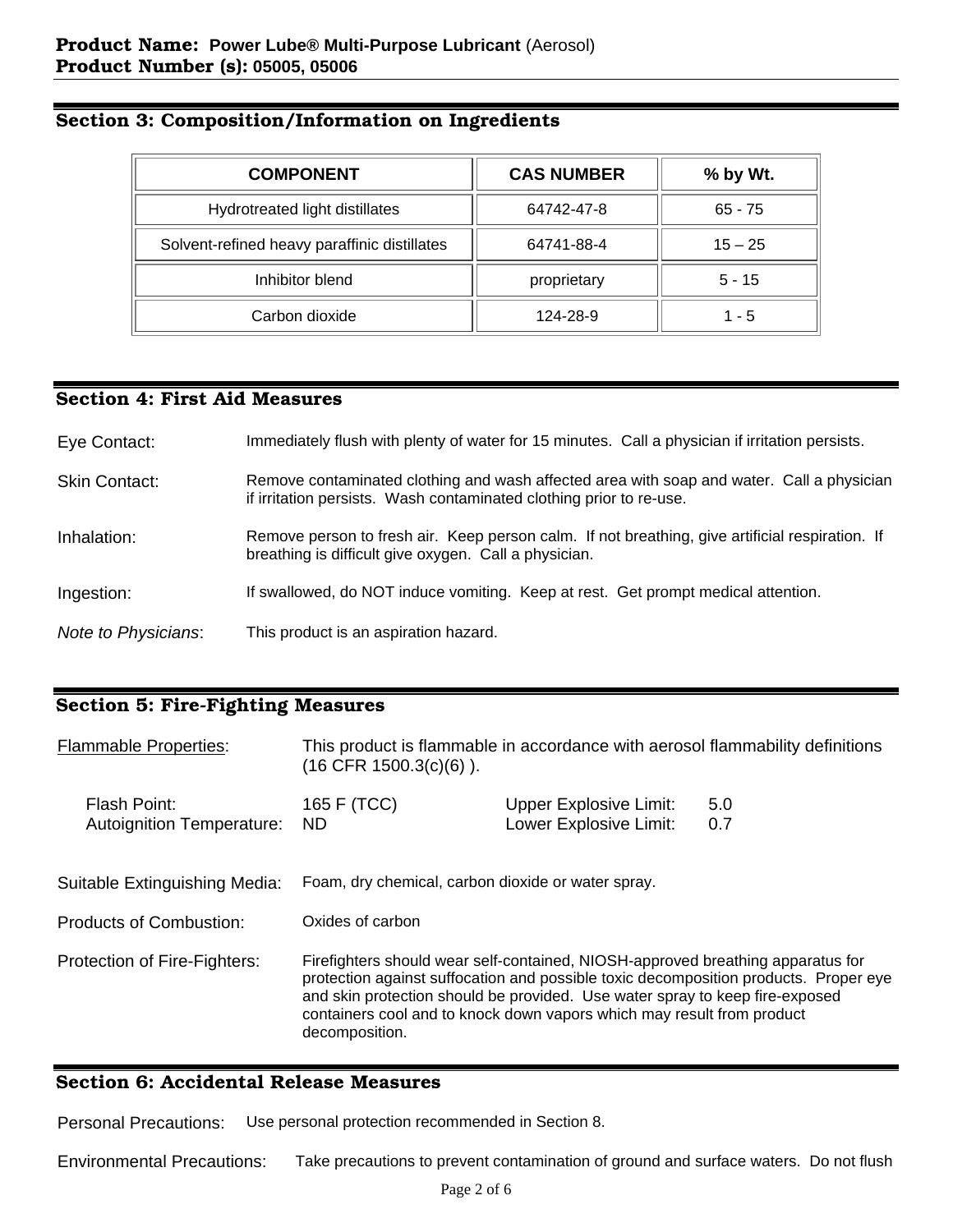into sewers or storm drains.

Methods for Containment & Clean-up: Remove sources of ignition. Dike area to contain spill. Ventilate the area with fresh air. If in confined space or limited air circulation area, clean-up workers should wear appropriate respiratory protection. Recover or absorb spilled material using an absorbent designed for chemical spills. Place used absorbents into proper waste containers.

#### Section 7: Handling and Storage

Handling Procedures: Do not use near an open flame, heat or other sources of ignition.

Storage Procedures: Store in a cool dry area out of direct sunlight. Aerosol cans must be maintained below 120 F to prevent cans from rupturing.

Aerosol Storage Level: III

#### Section 8: Exposure Controls/Personal Protection

Exposure Guidelines:

|                                                 |            | <b>OSHA</b>     |              | <b>ACGIH</b>    |            | <b>OTHER</b>  |                   |
|-------------------------------------------------|------------|-----------------|--------------|-----------------|------------|---------------|-------------------|
| <b>COMPONENT</b>                                | <b>TWA</b> | <b>STEL</b>     | TWA          | <b>STEL</b>     | <b>TWA</b> | <b>SOURCE</b> | <b>UNIT</b>       |
|                                                 |            |                 |              |                 |            |               |                   |
| Hydrotreated light distillates                  | NE         | <b>NE</b>       | NE           | <b>NE</b>       | 1200       | mfr           | mg/m <sup>3</sup> |
| Solvent-refined heavy paraffinic<br>distillates | $5*$       | <b>NE</b>       | $5^*$        | $10*$           | <b>NE</b>  |               | mg/m <sup>3</sup> |
| Inhibitor blend                                 | <b>NE</b>  | <b>NE</b>       | <b>NE</b>    | <b>NE</b>       | <b>NE</b>  |               |                   |
| Carbon dioxide                                  | 5000       | 30000(v)        | 5000         | 30,000          | <b>NE</b>  |               | ppm               |
| N.E. - Not Established                          |            | $(c)$ – ceiling | $(s) - skin$ | $(v)$ – vacated |            | *- oil mist   |                   |

| <b>Engineering Controls:</b>   | Area should have ventilation to provide fresh air. Local exhaust ventilation is generally<br>preferred because it can control the emissions of the contaminant at the source, preventing<br>dispersion into the general work area. Use mechanical means if necessary to maintain<br>vapor levels below the exposure guidelines. If working in a confined space, follow<br>applicable OSHA regulations. |
|--------------------------------|--------------------------------------------------------------------------------------------------------------------------------------------------------------------------------------------------------------------------------------------------------------------------------------------------------------------------------------------------------------------------------------------------------|
| <b>Respiratory Protection:</b> | None required for normal work where adequate ventilation is provided. If engineering<br>controls are not feasible or if exposure exceeds the applicable exposure limits, use a<br>NIOSH-approved cartridge respirator with organic vapor cartridge. Use a self-contained<br>breathing apparatus in confined spaces and for emergencies.                                                                |
| Eye/face Protection:           | For normal conditions, wear safety glasses. Where there is reasonable probability of liquid<br>contact, wear splash-proof goggles.                                                                                                                                                                                                                                                                     |
| <b>Skin Protection:</b>        | Use protective gloves such as nitrile or neoprene. Also, use full protective clothing if there<br>is prolonged or repeated contact of liquid with skin.                                                                                                                                                                                                                                                |

# Section 9: Physical and Chemical Properties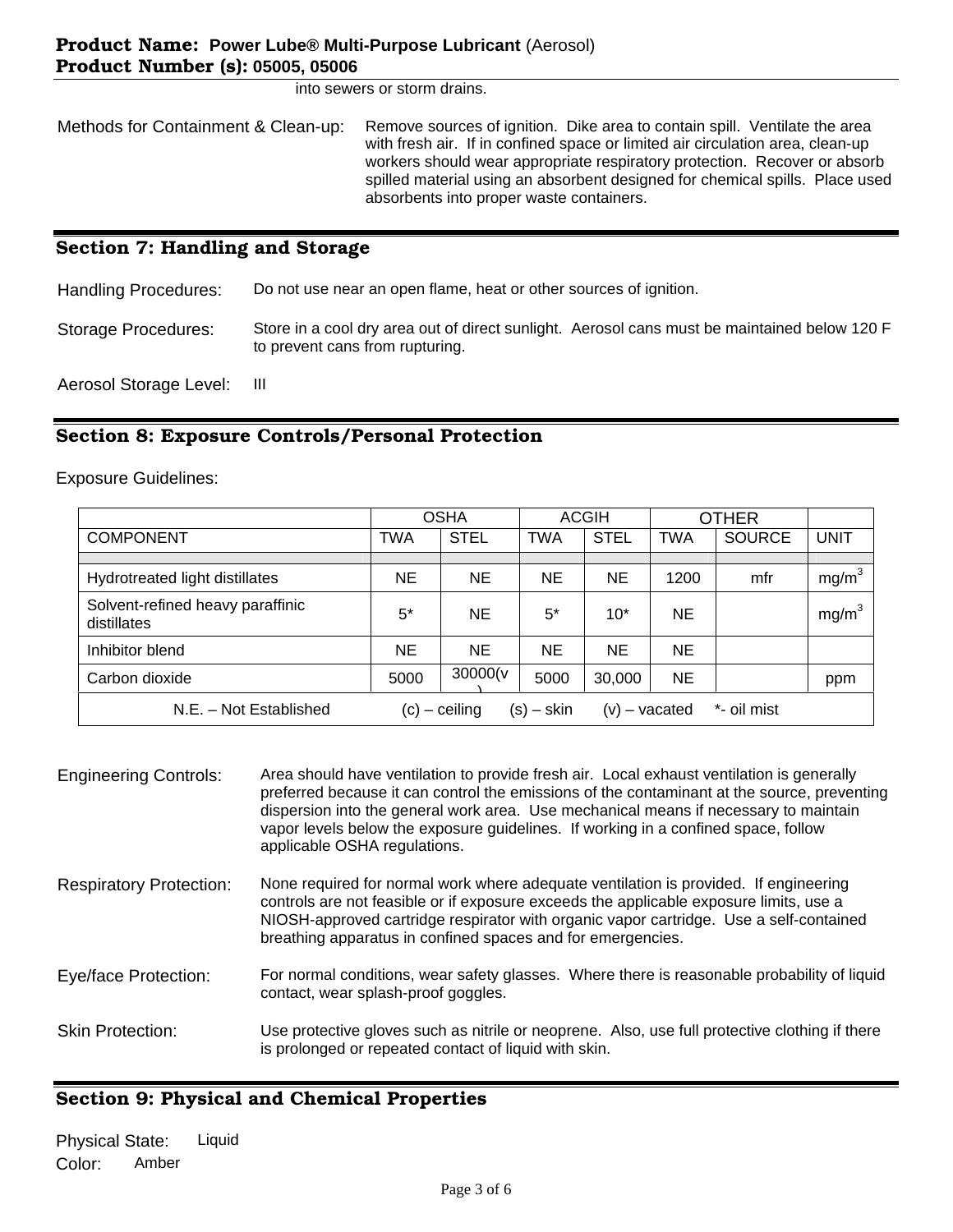# Product Name: **Power Lube® Multi-Purpose Lubricant** (Aerosol) Product Number (s): **05005, 05006**

| Pleasant<br>Odor:                  |                                 |      |         |       |          |      |
|------------------------------------|---------------------------------|------|---------|-------|----------|------|
| 0.8223<br>Specific Gravity:        |                                 |      |         |       |          |      |
| Initial Boiling Point: 380 F       |                                 |      |         |       |          |      |
| Freezing Point: ND                 |                                 |      |         |       |          |      |
| Vapor Pressure: ND                 |                                 |      |         |       |          |      |
| Vapor Density: $>1$                | $\left( \text{air} = 1 \right)$ |      |         |       |          |      |
| Evaporation Rate: ND               | (butyl acetate $= 1$ )          |      |         |       |          |      |
| negligible in water<br>Solubility: |                                 |      |         |       |          |      |
| NA<br>pH:                          |                                 |      |         |       |          |      |
| <b>Volatile Organic Compounds:</b> | wt $\%$ :                       | 39.3 | $g/L$ : | 323.2 | lbs/gal: | 2.69 |
|                                    |                                 |      |         |       |          |      |

# Section 10: Stability and Reactivity

| Stability:                                 | Stable |                         |                                                  |
|--------------------------------------------|--------|-------------------------|--------------------------------------------------|
| Conditions to Avoid:                       |        |                         | Temperature extremes, sources of ignition        |
| Incompatible Materials:                    |        | Strong oxidizing agents |                                                  |
| <b>Hazardous Decomposition Products:</b>   |        |                         | Oxides of carbon, oxides of sulfur, hydrocarbons |
| <b>Possibility of Hazardous Reactions:</b> |        |                         | No.                                              |

# Section 11: Toxicological Information

Long-term toxicological studies have not been conducted for this product. The following information is available for components of this product.

## ACUTE EFFECTS

| Component                                                                                       | Test                 | Result                                    | Route                        | <b>Species</b>       |
|-------------------------------------------------------------------------------------------------|----------------------|-------------------------------------------|------------------------------|----------------------|
| Hydrotreated light distillate<br>Hydrotreated light distillate<br>Hydrotreated light distillate | LD50<br>LD50<br>LC50 | $>$ 5 g/kg<br>$> 2$ g/kg<br>$> 5$ mg/L/4H | Oral<br>Dermal<br>Inhalation | Rat<br>Rabbit<br>Rat |
| <b>CHRONIC EFFECTS</b>                                                                          |                      |                                           |                              |                      |
| Carcinogenicity:                                                                                |                      |                                           |                              |                      |

| OSHA:<br>IARC:<br>NTP: | Component<br>None listed<br>None listed<br>None listed | Result                                                                      |
|------------------------|--------------------------------------------------------|-----------------------------------------------------------------------------|
| Other:                 | Paraffinic distillates                                 | Product testing using IP 346 shows a DMSO PAH content of <<br>3% by weight. |

# Section 12: Ecological Information

Ecological studies have not been conducted for this product. The following information is available for components of this product.

Ecotoxicity: No information available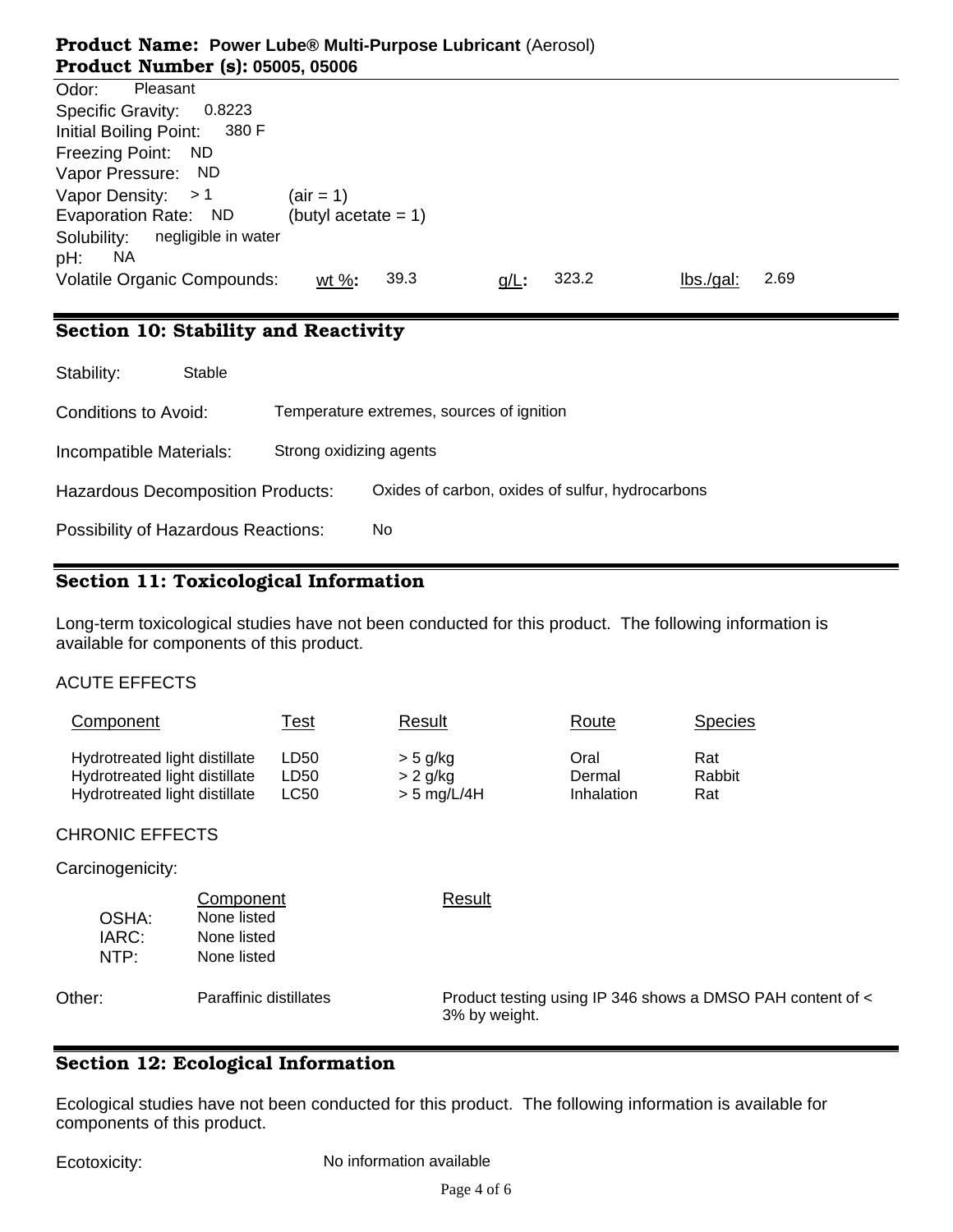## Product Name: **Power Lube® Multi-Purpose Lubricant** (Aerosol) Product Number (s): **05005, 05006**

Persistence / Degradability: No information available Bioaccumulation / Accumulation: No information available Mobility in Environment: No information available

# Section 13: Disposal Considerations

Disposal: The dispensed liquid product is not a RCRA hazardous waste. (See 40 CFR Part 261.20 – 261.33) Aerosol containers should be fully emptied and depressurized before disposal. The empty container can be recycled.

All disposal activities must comply with federal, state and local regulations. Local regulations may be more stringent than state or national requirements.

## Section 14: Transport Information

Proper shipping description:

US DOT (ground): Consumer Commodity, ORM-D

Special Provisions: None

# Section 15: Regulatory Information

#### **U.S. Federal**

Toxic Substances Control Act (TSCA):

All ingredients are either listed on the TSCA inventory or are exempt.

#### Comprehensive Environmental Response, Compensation and Liability Act (CERCLA):

Reportable Quantities (RQ's) exist for the following ingredients: None

**Spills or releases resulting in the loss of any ingredient at or above its RQ require immediate notification to the National Response Center (800-424-8802) and to your Local Emergency Planning Committee.** 

#### Superfund Amendments Reauthorization Act (SARA) Title III:

Section 302 Extremely Hazardous Substances (EHS): None

| Section 311/312 Hazard Categories: | Fire Hazard                  | Yes |
|------------------------------------|------------------------------|-----|
|                                    | <b>Reactive Hazard</b>       | No. |
|                                    | <b>Release of Pressure</b>   | Yes |
|                                    | Acute Health Hazard          | Yes |
|                                    | <b>Chronic Health Hazard</b> | No  |
|                                    |                              |     |

Section 313 Toxic Chemicals: This product contains the following substances subject to the reporting requirements of Section 313 of Title III of the Superfund Amendments and Reauthorization Act of 1986 and 40 CFR Part 372: None

#### Clean Air Act:

Section 112 Hazardous Air Pollutants (HAPs): None